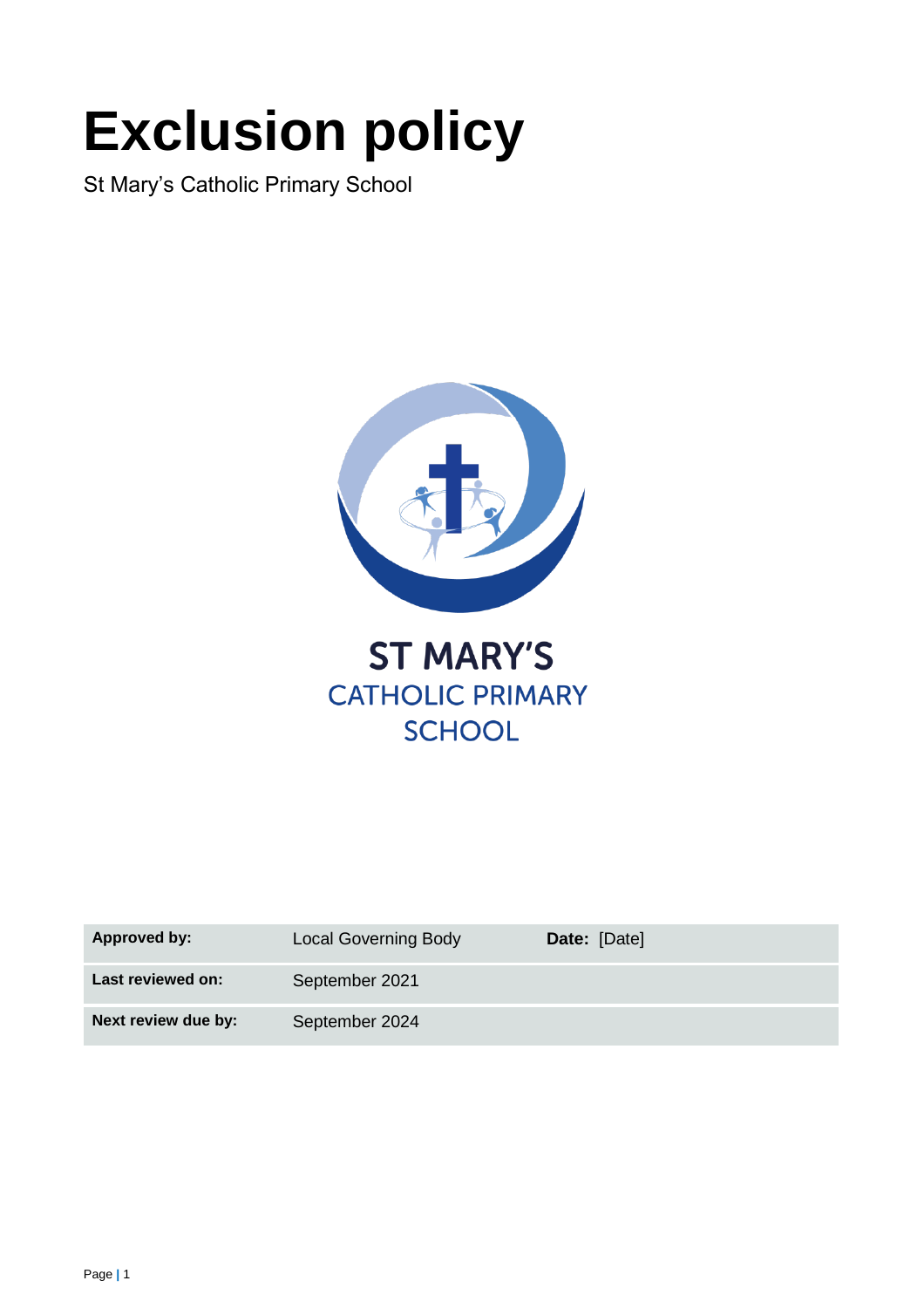# **Contents**

## <span id="page-1-0"></span>**1. Aims**

Our school aims to ensure that:

- The exclusions process is applied fairly and consistently
- The exclusions process is understood by governors, staff, parents and pupils
- > Pupils in school are safe and happy
- Pupils do not become NEET (not in education, employment or training)

## <span id="page-1-1"></span>**2. Legislation and statutory guidance**

This policy is based on statutory guidance from the Department for Education: Exclusion from maintained [schools, academies and pupil referral units \(PRUs\) in England.](https://www.gov.uk/government/publications/school-exclusion)

It is based on the following legislation, which outline schools' powers to exclude pupils:

- Section 52 of the [Education Act 2002,](http://www.legislation.gov.uk/ukpga/2002/32/section/52) as amended by the [Education Act 2011](http://www.legislation.gov.uk/ukpga/2011/21/contents/enacted)
- [The School Discipline \(Pupil Exclusions and Reviews\) \(England\) Regulations 2012](http://www.legislation.gov.uk/uksi/2012/1033/made)

In addition, the policy is based on:

- ▶ Part 7, chapter 2 of the [Education and Inspections Act 2006,](http://www.legislation.gov.uk/ukpga/2006/40/part/7/chapter/2) which looks at parental responsibility for excluded pupils
- Section 579 of the [Education Act 1996,](http://www.legislation.gov.uk/ukpga/1996/56/section/579) which defines 'school day'
- The [Education \(Provision of Full-Time Education for Excluded Pupils\) \(England\) Regulations 2007,](http://www.legislation.gov.uk/uksi/2007/1870/contents/made) as amended b[y The Education \(Provision of Full-Time Education for Excluded Pupils\) \(England\)](http://www.legislation.gov.uk/uksi/2014/3216/contents/made)  [\(Amendment\) Regulations 2014](http://www.legislation.gov.uk/uksi/2014/3216/contents/made)

This policy complies with the academy's funding agreement and articles of association.

## <span id="page-1-2"></span>**3. The decision to exclude**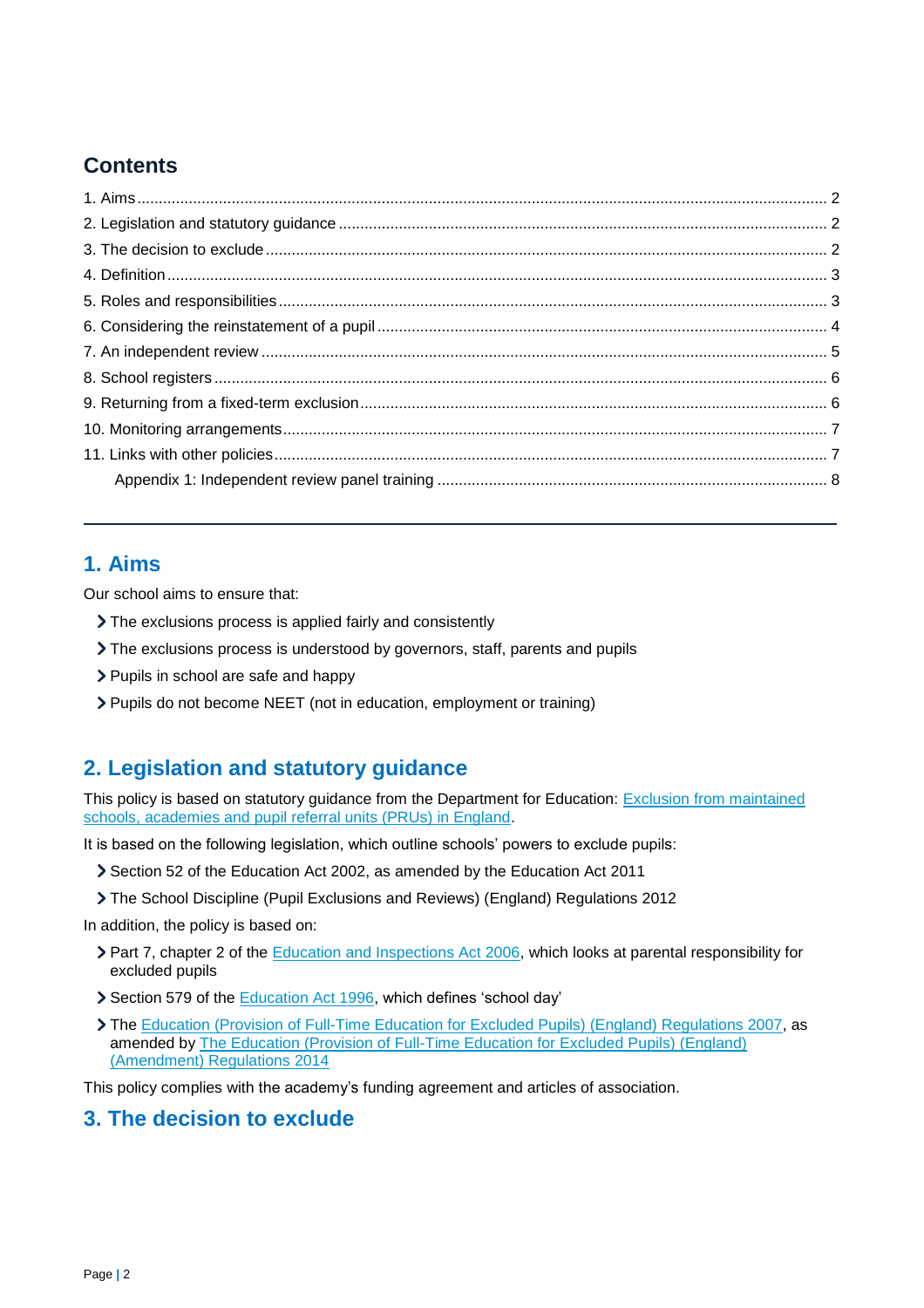Only the Principal, or acting Principal, can exclude a pupil from school. A permanent exclusion will be taken as a last resort.

Our school is aware that off-rolling is unlawful. Ofsted defines off-rolling as:

"…the practice of removing a pupil from the school roll without a formal, permanent exclusion or by encouraging a parent to remove their child from the school roll, when the removal is primarily in the interests of the school rather than in the best interests of the pupil."

We are committed to following all statutory exclusions procedures to ensure that every child receives an education in a safe and caring environment.

A decision to exclude a pupil will be taken only:

- In response to serious or persistent breaches of the school's behaviour policy, **and**
- If allowing the pupil to remain in school would seriously harm the education or welfare of others

Before deciding whether to exclude a pupil, either permanently or for a fixed period, the Principal will:

- Consider all the relevant facts and evidence, including whether the incident(s) leading to the exclusion were provoked
- Allow the pupil to give their version of events
- Consider if the pupil has special educational needs (SEN)

## <span id="page-2-0"></span>**4. Definition**

For the purposes of exclusions, school day is defined as any day on which there is a school session. Therefore, INSET or staff training days do not count as a school day.

## <span id="page-2-1"></span>**5. Roles and responsibilities**

#### **5.1 The Principal**

#### **Informing parents**

The Principal will immediately provide the following information, in writing, to the parents of an excluded pupil:

- > The reason(s) for the exclusion
- The length of a fixed-term exclusion or, for a permanent exclusion, the fact that it is permanent
- Information about parents' right to make representations about the exclusion to the governing board and how the pupil may be involved in this
- > How any representations should be made
- Where there is a legal requirement for the governing board to meet to consider the reinstatement of a pupil, and that parents have a right to attend a meeting, be represented at a meeting (at their own expense) and to bring a friend

The Principal will also notify parents by the end of the afternoon session on the day their child is excluded that for the first 5 school days of an exclusion, or until the start date of any alternative provision where this is earlier, parents are legally required to ensure that their child is not present in a public place during school hours without a good reason. Parents may be given a fixed penalty notice or prosecuted if they fail to do this.

If alternative provision is being arranged, the following information will be included when notifying parents of an exclusion:

- The start date for any provision of full-time education that has been arranged
- The start and finish times of any such provision, including the times for morning and afternoon sessions, where relevant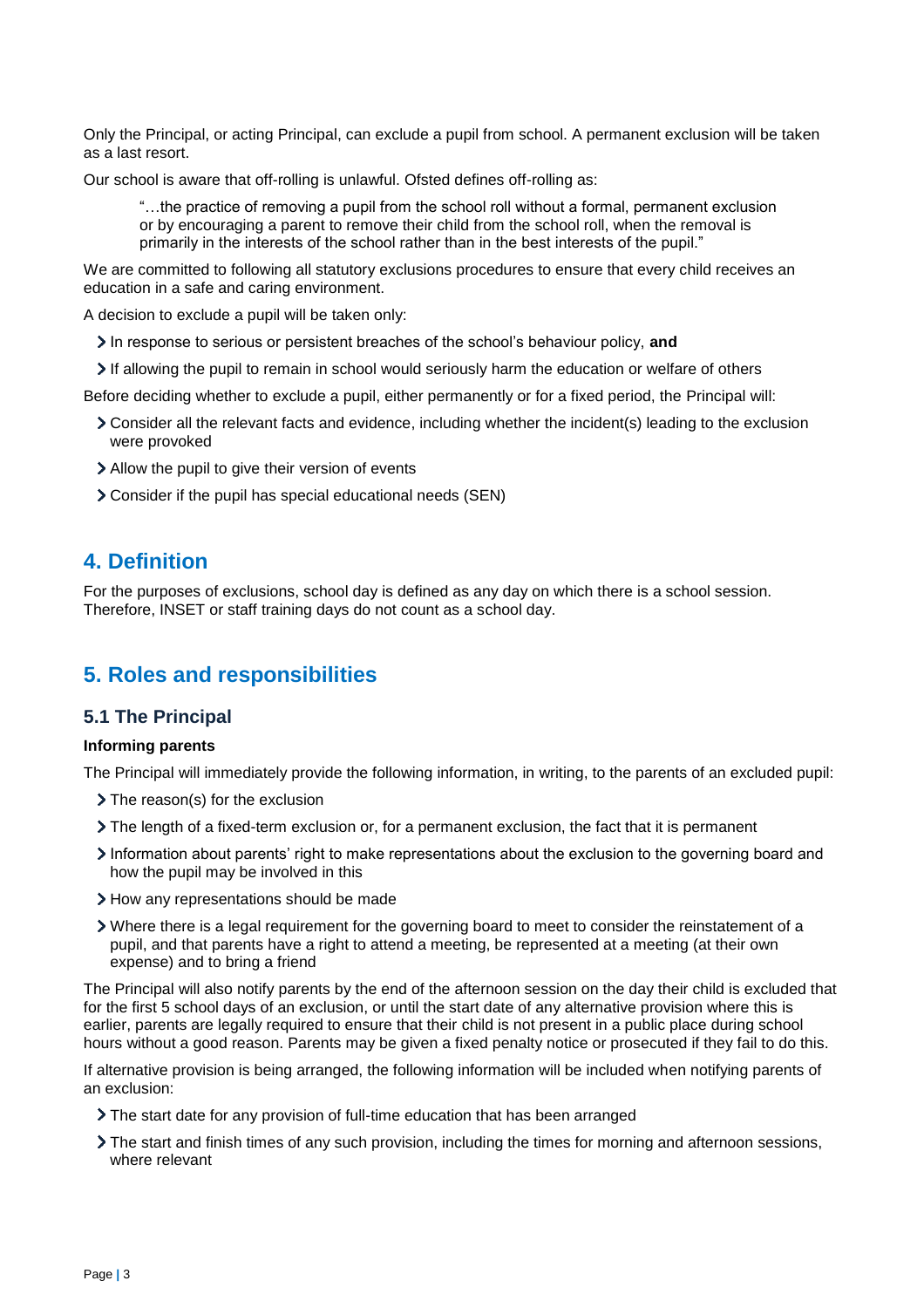- > The address at which the provision will take place
- Any information required by the pupil to identify the person they should report to on the first day

Where this information on alternative provision is not reasonably ascertainable by the end of the afternoon session, it may be provided in a subsequent notice, but it will be provided no later than 48 hours before the provision is due to start. The only exception to this is where alternative provision is to be provided before the sixth day of an exclusion, in which case the information can be provided with less than 48 hours' notice with parents' consent.

#### **Informing the governing board and local authority**

The Principal will immediately notify the governing board and the local authority (LA) of:

- A permanent exclusion, including when a fixed-period exclusion is followed by a decision to permanently exclude a pupil
- Exclusions which would result in the pupil being excluded for more than 5 school days (or more than 10 lunchtimes) in a term
- Exclusions which would result in the pupil missing a public examination

For a permanent exclusion, if the pupil lives outside the LA in which the school is located, the Principal will also immediately inform the pupil's 'home authority' of the exclusion and the reason(s) for it without delay.

For all other exclusions, the Principal will notify the governing board and LA once a term.

#### **5.2 The governing board**

Responsibilities regarding exclusions are delegated to the local governing body.

The local governing body has a duty to consider the reinstatement of an excluded pupil (see section 6).

The governing board has a duty to consider the reinstatement of an excluded pupil (see section 6).

Within 14 days of receipt of a request, the governing board will provide the secretary of state with information about any exclusions in the last 12 months.

For a fixed-period exclusion of more than 5 school days, the governing board will arrange suitable full-time education for the pupil. This provision will begin no later than the sixth day of the exclusion.

#### **5.3 The LA**

For permanent exclusions, the LA is responsible for arranging suitable full-time education to begin no later than the sixth day of the exclusion.

## <span id="page-3-0"></span>**6. Considering the reinstatement of a pupil**

The local governing body will consider the reinstatement of an excluded pupil within 15 school days of receiving the notice of the exclusion if:

- > The exclusion is permanent
- It is a fixed-term exclusion which would bring the pupil's total number of school days of exclusion to more than 15 in a term
- $\geq$  It would result in a pupil missing a public examination or national curriculum test

If requested to do so by parents, the local governing body will consider the reinstatement of an excluded pupil within 50 school days of receiving notice of the exclusion if the pupil would be excluded from school for more than 5 school days, but less than 15, in a single term.

Where an exclusion would result in a pupil missing a public examination, the local governing body will consider the reinstatement of the pupil before the date of the examination. If this is not practicable, the local governing body will consider the exclusion and decide whether or not to reinstate the pupil.

the local governing body can either: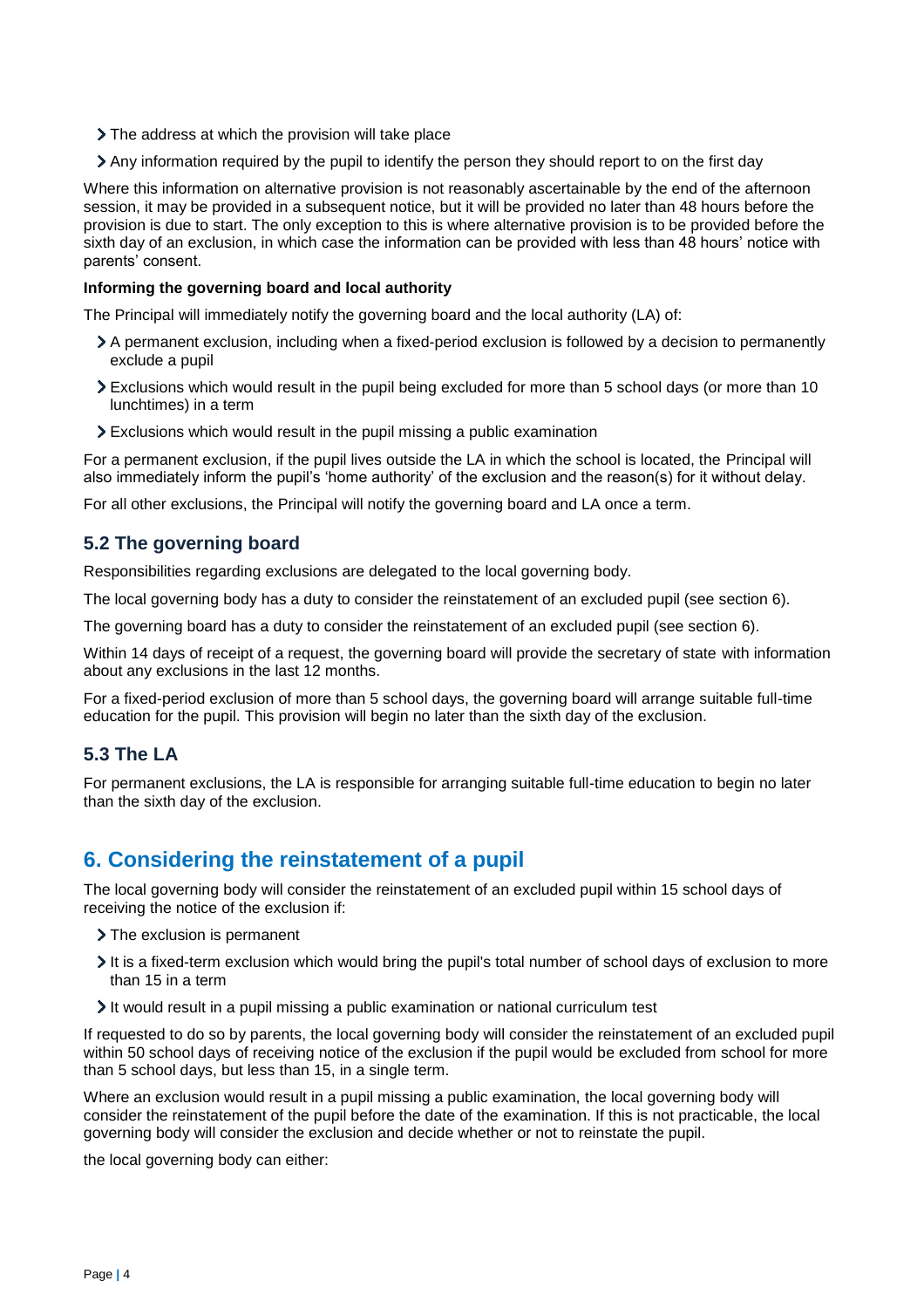- > Decline to reinstate the pupil, or
- Direct the reinstatement of the pupil immediately, or on a particular date

In reaching a decision, the local governing body will consider whether the exclusion was lawful, reasonable and procedurally fair and whether the Principal followed their legal duties. They will decide whether or not a fact is true 'on the balance of probabilities', which differs from the criminal standard of 'beyond reasonable doubt', as well as any evidence that was presented in relation to the decision to exclude.

Minutes will be taken of the meeting, and a record of evidence considered kept. The outcome will also be recorded on the pupil's educational record.

the local governing body will notify, in writing, the Principal, parents and the LA of its decision, along with reasons for its decision, without delay.

Where an exclusion is permanent, the local governing body's decision will also include the following:

> The fact that it is permanent

- Notice of parents' right to ask for the decision to be reviewed by an independent review panel, and:
	- The date by which an application for an independent review must be made
	- The name and address to whom an application for a review should be submitted
	- That any application should set out the grounds on which it is being made and that, where appropriate, reference to how the pupil's SEN are considered to be relevant to the exclusion
	- That, regardless of whether the excluded pupil has recognised SEN, parents have a right to require the academy company to appoint an SEN expert to attend the review
	- Details of the role of the SEN expert and that there would be no cost to parents for this appointment
	- That parents must make clear if they wish for an SEN expert to be appointed in any application for a review
	- That parents may, at their own expense, appoint someone to make written and/or oral representations to the panel, and parents may also bring a friend to the review
- That if parents believe that the exclusion has occurred as a result of discrimination, they may make a claim under the Equality Act 2010 to the first-tier tribunal (special educational needs and disability), in the case of disability discrimination, or the county court, in the case of other forms of discrimination. A claim of discrimination made under these routes should be lodged within 6 months of the date on which the discrimination is alleged to have taken place

## <span id="page-4-0"></span>**7. An independent review**

If parents apply for an independent review, the academy company will arrange for an independent panel to review the decision of the governing board not to reinstate a permanently excluded pupil.

Applications for an independent review must be made within 15 school days of notice being given to the parents by the local governing body of its decision to not reinstate a pupil.

A panel of 3 or 5 members will be constituted with representatives from each of the categories below. Where a 5-member panel is constituted, 2 members will come from the school governors' category and 2 members will come from the Principal category.

- A lay member to chair the panel who has not worked in any school in a paid capacity, disregarding any experience as a school governor or volunteer
- School governors who have served as a governor for at least 12 consecutive months in the last 5 years, provided they have not been teachers or headteachers during this time
- Headteachers/Principals or individuals who have been a Principal within the last 5 years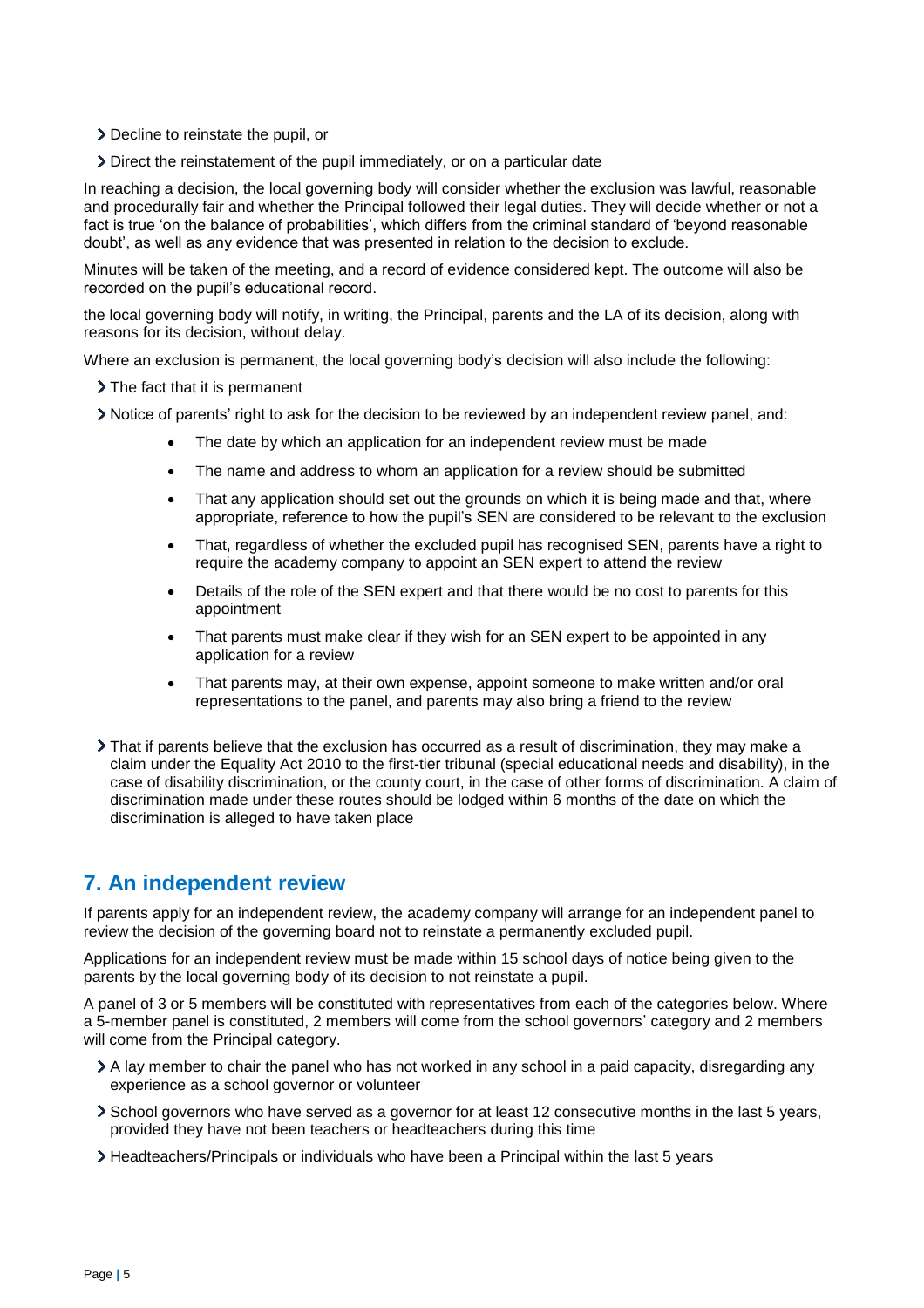- A person may not serve as a member of a review panel if they:
	- Are a member or director of the academy company, or governing board of the excluding school
	- Are the Principal of the excluding school, or have held this position in the last 5 years
	- Are an employee of the academy company, or the governing board, of the excluding school (unless they are employed as a Principal at another school)
	- Have, or at any time have had, any connection with the academy company, school, governing board, parents or pupil, or the incident leading to the exclusion, which might reasonably be taken to raise doubts about their impartiality
	- Have not had the required training within the last 2 years (see appendix 1 for what training must cover)

A clerk will be appointed to the panel.

The independent panel will decide one of the following:

- Uphold the governing board's decision
- Recommend that the governing board reconsiders reinstatement
- Quash the governing board's decision and direct that they reconsider reinstatement (only when the decision is judged to be flawed)

The panel's decision can be decided by a majority vote. In the case of a tied decision, the chair has the casting vote.

## <span id="page-5-0"></span>**8. School registers**

A pupil's name will be removed from the school admissions register if:

- 15 school days have passed since the parents were notified of the exclusion panel's decision to not reinstate the pupil and no application has been made for an independent review panel, or
- The parents have stated in writing that they will not be applying for an independent review panel

Where an application for an independent review has been made, the governing board will wait until that review has concluded before removing a pupil's name from the register.

Where alternative provision has been made for an excluded pupil and they attend it, code B (education offsite) or code D (dual registration) will be used on the attendance register.

Where excluded pupils are not attending alternative provision, code E (absent) will be used.

## <span id="page-5-1"></span>**9. Returning from a fixed-term exclusion**

Following a fixed-term exclusion, a re-integration meeting will be held involving the pupil, parents, a member of senior staff and other staff, where appropriate.

The following measures may be implemented when a pupil returns from a fixed-term exclusion:

- Agreeing a behaviour contract
- Supervised free time
- Referral for work with relevant external agencies (e.g. Sycamore, EPE)
- Reintegration strategy created by inclusion lead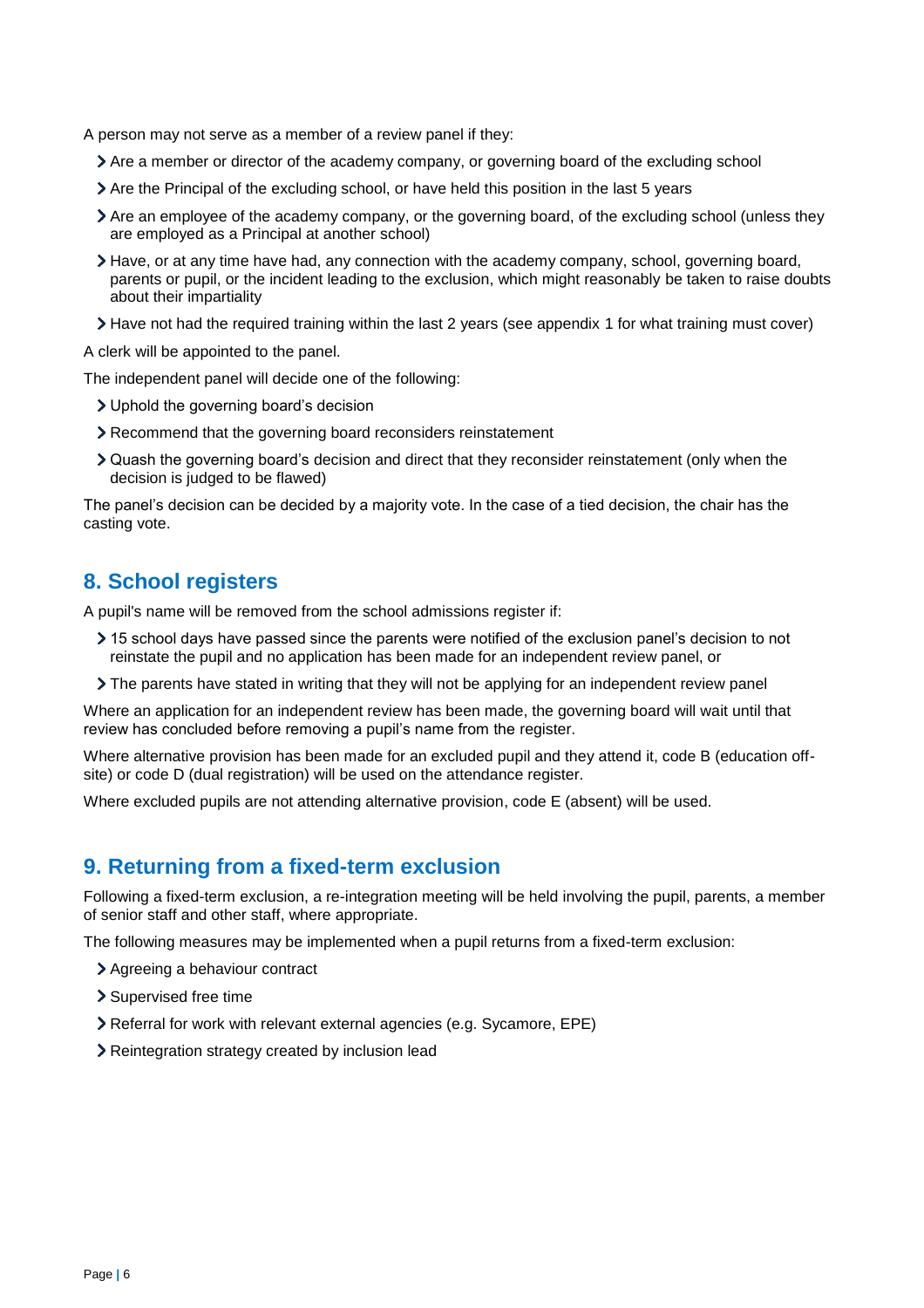# <span id="page-6-0"></span>**10. Monitoring arrangements**

The Principal monitors the number of exclusions every term and reports back to the governors. They also liaise with the local authority to ensure suitable full-time education for excluded pupils.

This policy will be reviewed by the Principal every 3 years. At every review, the policy will be approved the local governing body.

# <span id="page-6-1"></span>**11. Links with other policies**

This exclusions policy is linked to our

- Behaviour policy
- SEN policy and information report
- Child Protection and Safeguarding Policy
- Anti-bullying Policy